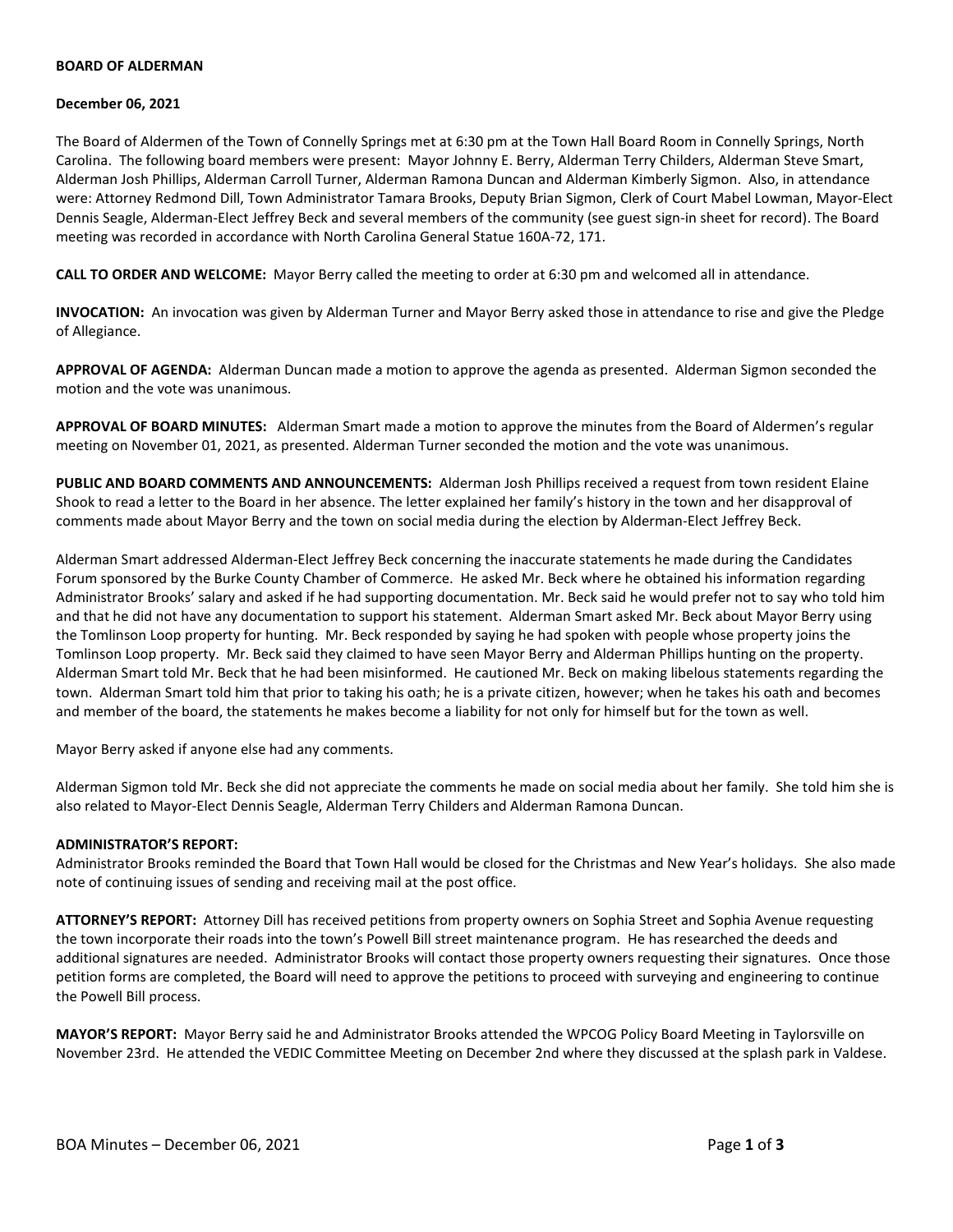**FINANCE:** Alderman Smart presented the financial reports and said they are available for review. He said the town's income is five percent (5%) higher than what was anticipated for the year.

Alderman Smart made a motion for Mayor Berry to continue to be the representative for the Town of Connelly Springs on the VEDIC Committee. Alderman Duncan seconded the motion and the vote was unanimous.

Alderman Smart made a motion to approve the bonuses for both Deputy Sigmon and Administrator Brooks. Alderman Sigmon seconded the motion and the vote was unanimous.

### **GOVERNMENT SERVICES:**

**POLICE**: Alderman Childers asked Deputy Sigmon to give his report for November. Larceny – 1 Warrant for Arrest – 1 Order for Arrest – 1 Criminal Summons – 1 **TOTAL CALLS FOR SERVICE: 55**

## **WATER/SEWER**: None.

**PARKS AND RECREATION:** Alderman Duncan said the planning for the Summer Concert Series and Town Day Festival would begin in January.

**PERSONNEL:** None.

## **PROPERTY:**

**OUTDOOR BUILDINGS:** Alderman Turner said he would research options for wall-mount shelving and present those options at the January meeting.

**TRANSPORTATION:** Alderman Turner presented the quote from Evans Construction for both Abee Park Drive and the area behind the fire department. After a brief discussion, Alderman Turner suggested postponing a decision until further options could be discussed with Evans Construction for the fire department project.

**RECOGNITION OF OUTGOING BOARD MEMBERS:** Alderman Smart presented a certificate of appreciate to Alderman Josh Phillips. He then presented a certificate of appreciation and plaque to Mayor Johnny Berry in recognition of his many years of service to the Town of Connelly Springs.

**STATEMENT FROM MAYOR BERRY:** Mayor Berry gave a statement to conclude his term as mayor. He spoke of the issues the town faced at the beginning of his mayoral term and how those were corrected. He reiterated the fact that he has never used the Tomlinson property for any type of hunting or any personal use. He spoke of the improvements made to the town hall properties during his tenure as mayor, such as the new pavilion, picnic shelter and storage building, new flooring upstairs and in the Community Room, new countertops and furniture in the Board Room, a new vehicle for the town deputy, as well as the purchase of the land for future development. All of these were accomplished without the town going into debt. He said he leaves the town in good financial shape because of the practical management of funds throughout his administration. He expressed his appreciation to the Board, Attorney Dill, Deputy Sigmon and Administrator Brooks for their good stewardship over the years and for being able to work together for the advancement of the town.

# **OATHS OF OFFICES FOR NEWLY AND RE-ELECTED OFFICIALS:**

Clerk of Court Mabel Lowman issued the oaths of office for Alderman Carroll Turner and Alderman Terry Childers who were reelected and Mayor Dennis Seagle and Alderman Jeffrey Beck who were newly elected. After the oaths were given, each Board member took their seat and the meeting continued.

**STATEMENT FROM MAYOR SEAGLE:** Mayor Seagle expressed his gratitude to former Mayor Johnny Berry for reaching out to congratulate him on winning the election. He thanked those in attendance for coming and said he looked forward to getting to work.

**COMMITTEE ASSIGNMENTS:** Mayor Seagle said he would like to move Alderman Turner from the Transportation Committee to the Property Committee and Alderman Smart from the Property Committee to the Transportation Committee. He would also like to assign Alderman Beck to assist on both the Transportation and Property Committees.